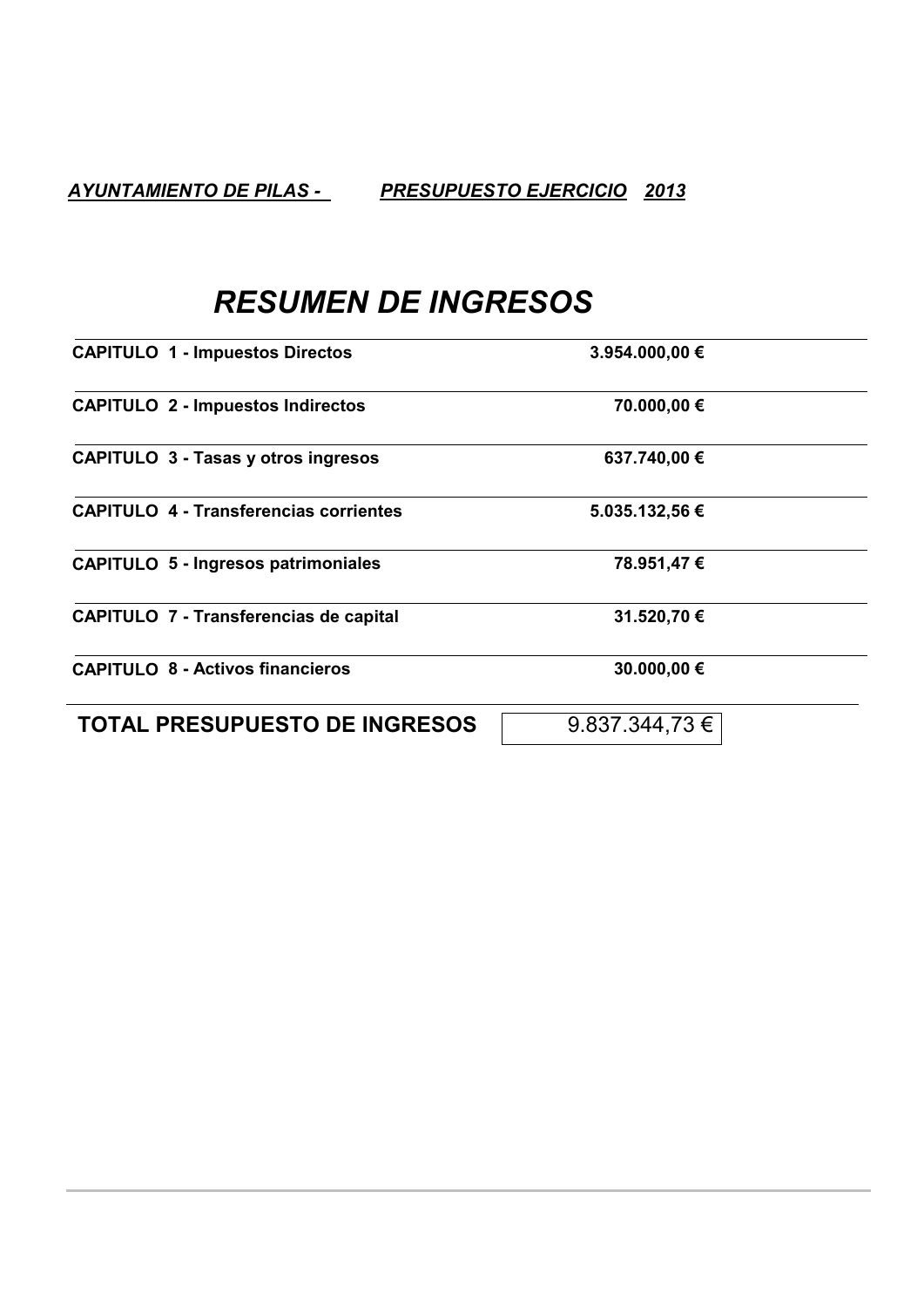# *`xtms`lhdmsn?cd?ohk`r?L oqdrtotdrsn?didqbhbhn QOPR*

# $E$ stado de Ingresos

# **b** Capítulo 1 - Impuestos Directos **bxicarrows** 3.954.000,00 €

| 3.834.000,00 €        |  |
|-----------------------|--|
| <b>Importe</b>        |  |
| 51.000,00 €           |  |
| 2.865.000,00 €        |  |
| 792.000,00 €          |  |
| 126.000,00 €          |  |
| 120.000,00 €          |  |
| <i><b>Importe</b></i> |  |
| 120.000,00 €          |  |
|                       |  |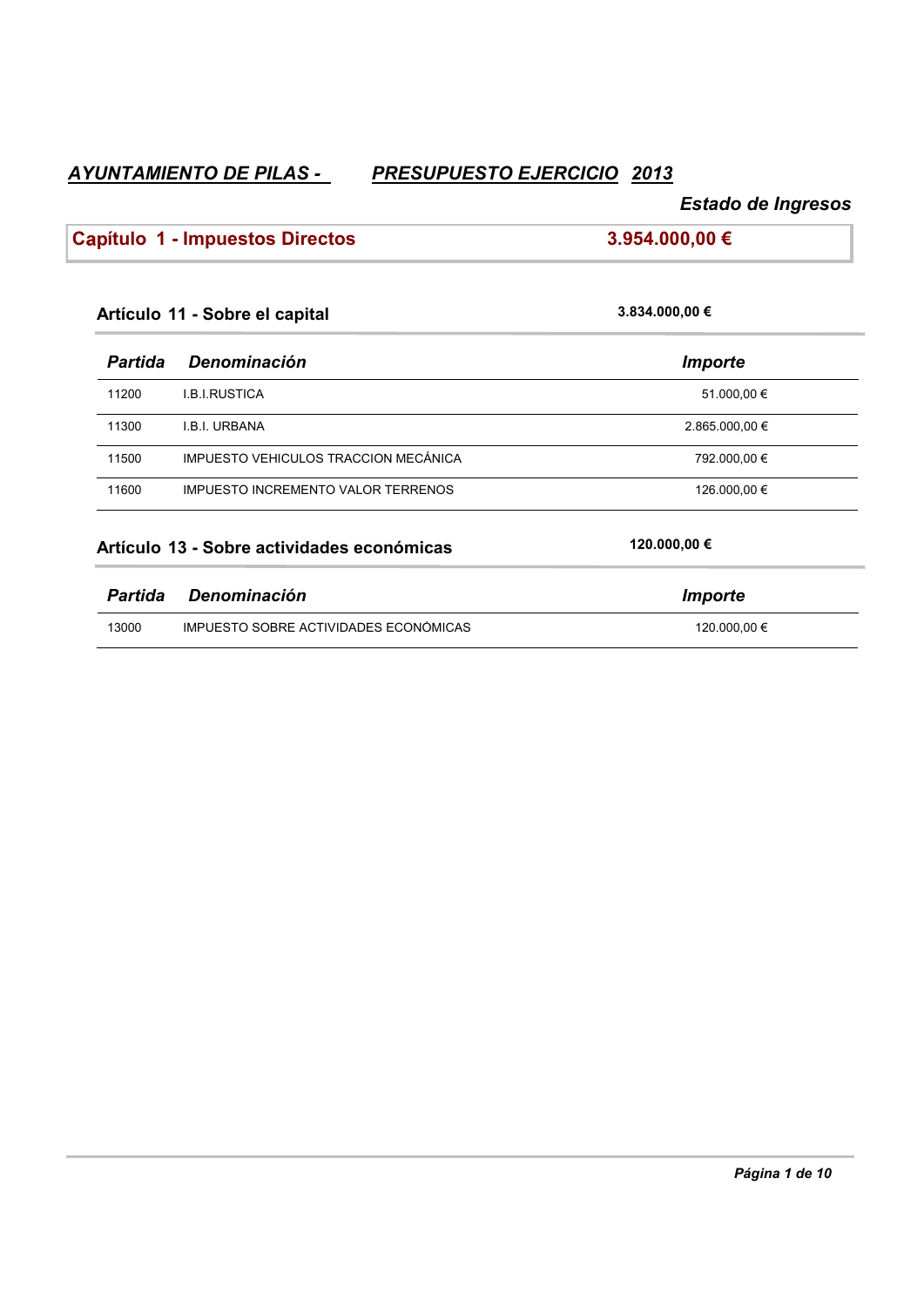ľ

Estado de Ingresos

|                | Capítulo 2 - Impuestos Indirectos             | 70.000,00 € |
|----------------|-----------------------------------------------|-------------|
|                | Artículo 29 - Otros impuestos indirectos      | 70.000,00 € |
| <b>Partida</b> | <b>Denominación</b>                           | Importe     |
| 29000          | IMPUESTO CONSTRUCCIONES INSTALACIONES Y OBRAS | 70.000,00 € |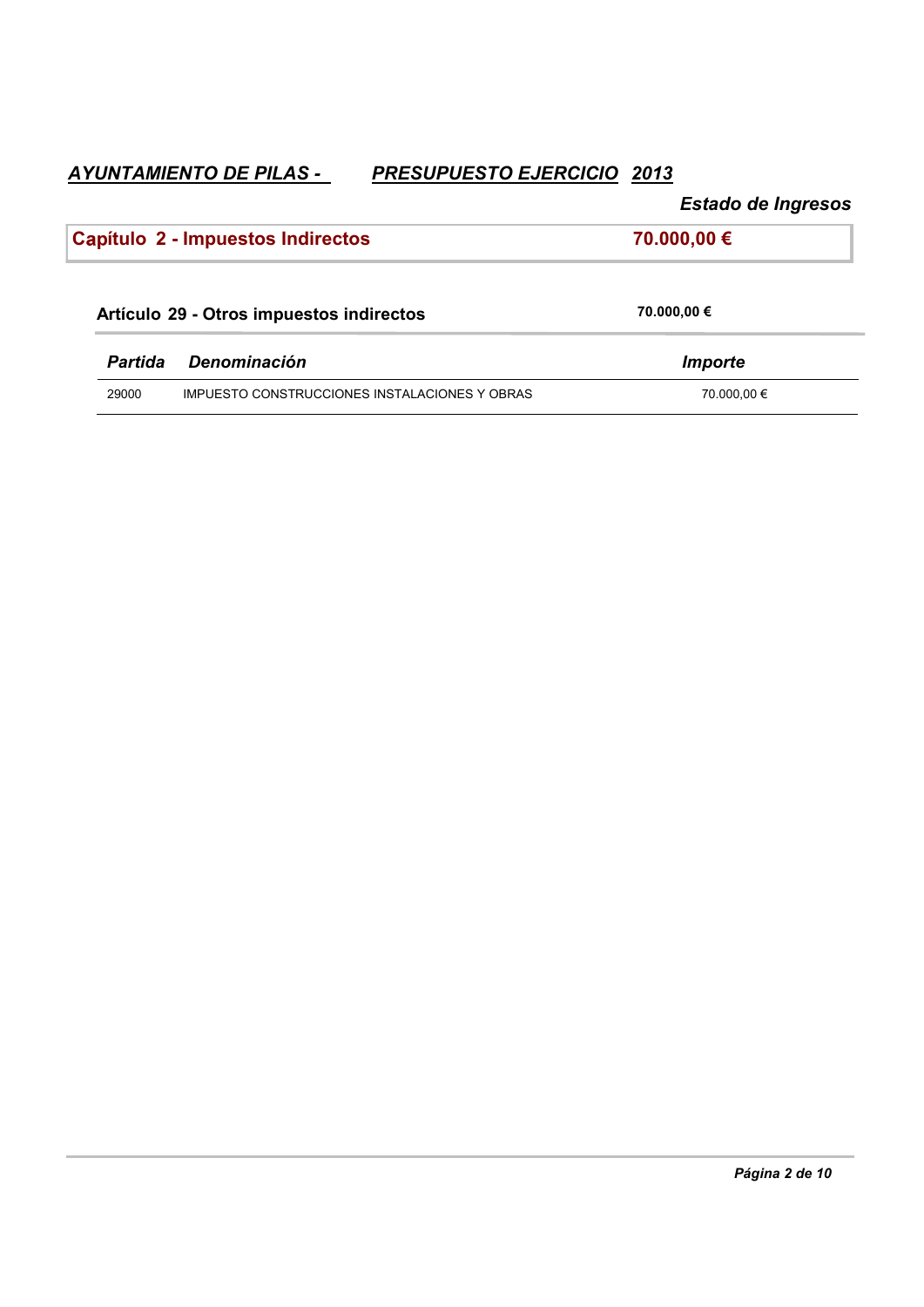# ✝*†‡\~›?~¡?h‹£‒¡†›†*

|                | Capítulo 3 - Tasas y otros ingresos                                                         | 637.740,00 €   |
|----------------|---------------------------------------------------------------------------------------------|----------------|
|                | Artículo 31 - Tasas prestacion servicios publicos de<br>carácter social y preferente        | 49.740,00 €    |
| <b>Partida</b> | Denominación                                                                                | <b>Importe</b> |
| 31100          | TASA MANTENIMIENTO USUARIOS UED                                                             | 28.000,00 €    |
| 31301          | TASA CURSILLOS NATACIÓN                                                                     | 8.240,00 €     |
| 31901          | TASA TALLERES CENTRO INFORMACIÓN MUJER                                                      | 10.500,00 €    |
| 31902          | TASA PUBLICIDAD REVISTA FERIA                                                               | 3.000,00 €     |
|                | Artículo 32 - Tasas por la prestacion de actividades de<br>competencia local                | 48.100,00 €    |
| <b>Partida</b> | Denominación                                                                                | <b>Importe</b> |
| 32100          | <b>TASA LICENCIAS URBANISTICAS</b>                                                          | 20.000,00 €    |
| 32101          | TASA LICENCIA APERTURA                                                                      | 8.000,00 €     |
| 32500          | TASA EXPEDICIÓN DOCUMENTOS                                                                  | 16.500,00 €    |
| 32501          | TASA EXPEDICION DOCUMENTOS (VALES COMPULSAS)                                                | 2.500,00 €     |
| 32600          | TASA POR RETIRADA VEHICULOS EN DEPOSITO                                                     | 1.100,00 €     |
|                | Artículo 33 - Tasas por utilizacion privativa o<br>aprovechamiento especial dominio publico | 324.050,00 €   |
|                | Partida Denominación                                                                        | <b>Importe</b> |
| 33100          | TASA ENTRADA DE VEHICULOS Y RESERVA APARCAMIENTO                                            | 80.000,00 €    |
| 33300          | TASA OCUPACION VIA PUBLICA POSTES Y PALOMILLAS                                              | 60.000,00 €    |
| 33400          | TASA APERTURA ZANJAS Y CALICATAS                                                            | 150,00 €       |
| 33500          |                                                                                             |                |
|                | TASA OCUPACIÓN VIA PUBLICA MESAS Y SILLAS                                                   | 7.300,00 €     |
| 33501          | TASA OCUPACION VIA PUBLICA PUESTOS BARRACAS                                                 | 82.000,00 €    |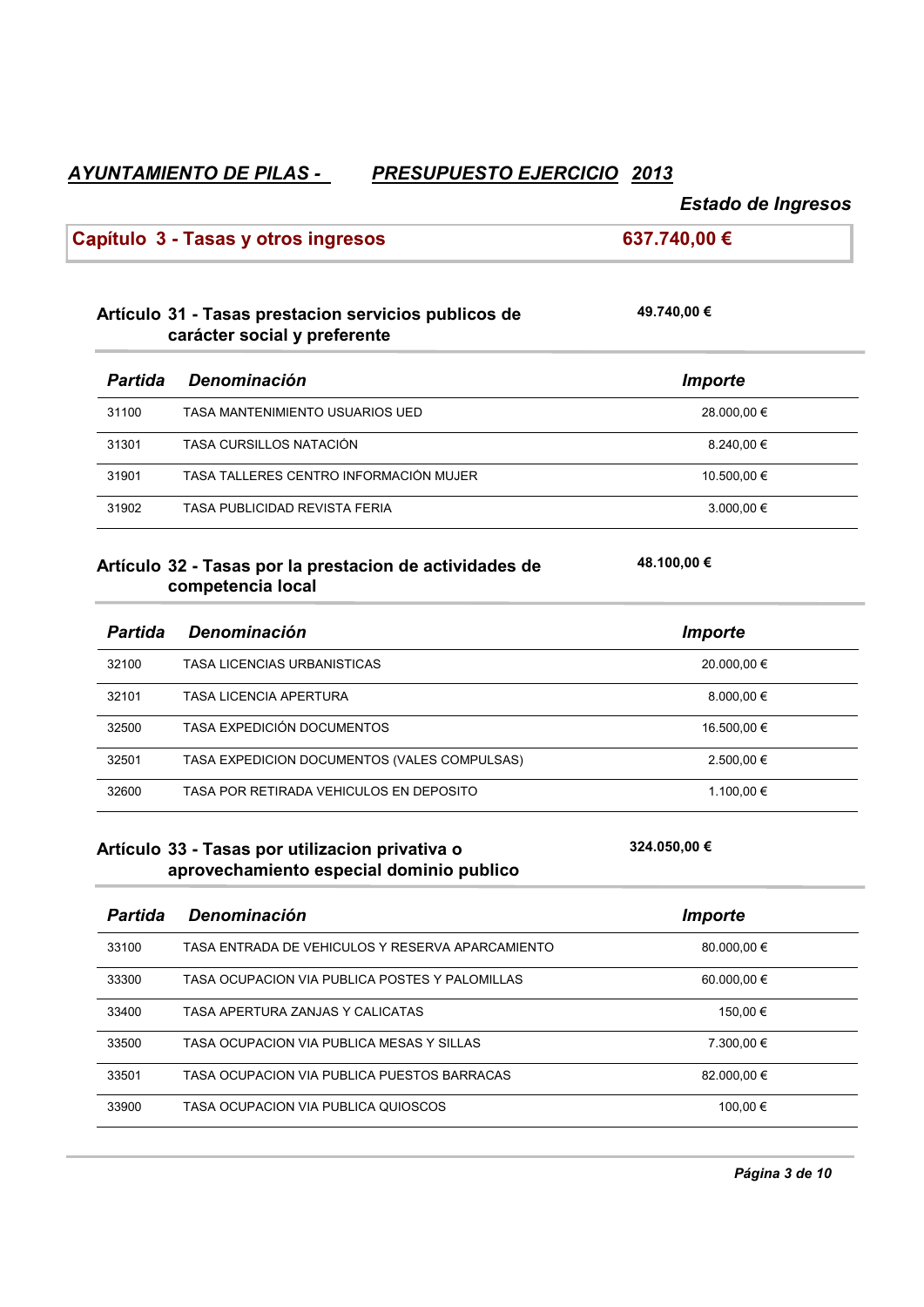|       |                               | <b>Estado de Ingresos</b> |
|-------|-------------------------------|---------------------------|
| 33902 | TASA PUESTOS CENTRO COMERCIAL | 11.500.00 €               |
| 33903 | <b>TASAS MERCADILLO</b>       | 83.000.00 €               |

### **Artículo 34 - Precios públicos**

| Partida | Denominación                             | Importe     |
|---------|------------------------------------------|-------------|
| 34100   | PRECIO PUBLICO CENTRO DISCAPACITADOS     | 29.000.00 € |
| 34209   | PRECIO PUBLICO GUARDERIA INFANTIL        | 7.550.00 €  |
| 34300   | PRECIO PÚBLICO ENTRADA PISCINA MUNICIPAL | 2.500,00 €  |
| 34900   | PRECIO PÚBLICO ACTIVIDADES CULTURALES    | 5.000.00 €  |

#### **Artículo 39 - Otros ingresos**

| <b>Partida</b> | <b>Denominación</b>                 | <i>Importe</i> |
|----------------|-------------------------------------|----------------|
| 39100          | MULTAS POR INFRACCION URBANISTICA   | 100,00 €       |
| 39120          | MULTAS POR INFRACCIONES CIRCULACION | 154.500.00 €   |
| 39190          | OTRAS MULTAS Y SANCIONES            | 1.000.00 €     |
| 39211          | RECARGOS DE APREMIO                 | 1.100,00 €     |
| 39300          | INTERESES DE DEMORA                 | 15.000.00 €    |
| 39901          | RECURSOS EVENTUALES                 | 100,00 €       |

**171.800,00 €** 

# $44.050,00 €$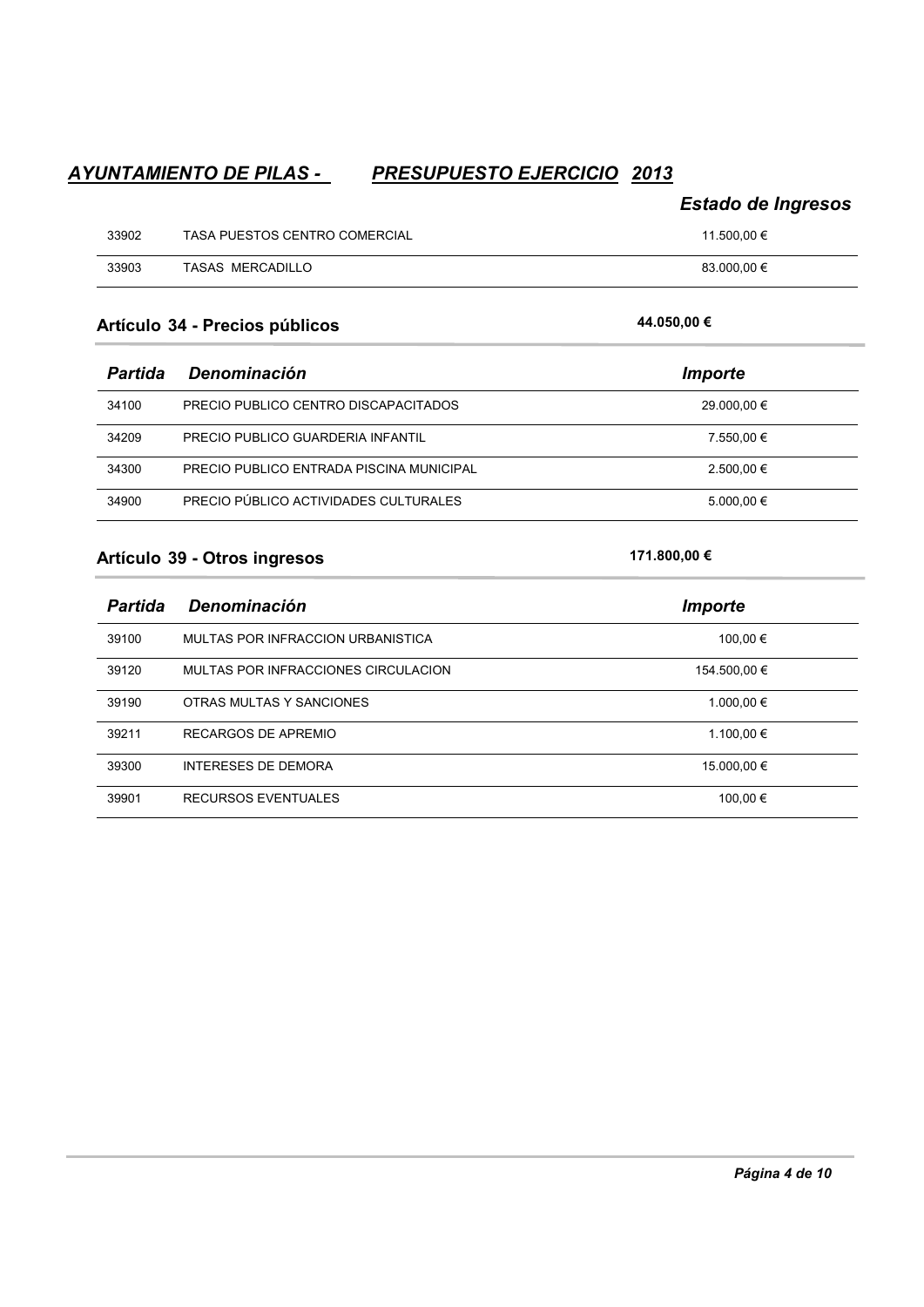# Estado de Ingresos

Ī.

| Capítulo 4 - Transferencias corrientes |                                                                          | 5.035.132,56 € |  |
|----------------------------------------|--------------------------------------------------------------------------|----------------|--|
|                                        | Artículo 40 - De la Administración General de la Entidad<br><b>local</b> | 65.144,68 €    |  |
| <b>Partida</b>                         | Denominación                                                             | <b>Importe</b> |  |
| 40000                                  | APORTACION AYUNTAMIENTO OAL                                              | 65.144,68€     |  |
|                                        | Artículo 42 - Del Estado                                                 | 2.686.921,53 € |  |
| <b>Partida</b>                         | Denominación                                                             | <b>Importe</b> |  |
| 42000                                  | <b>PARTICIPACION TRIBUTOS DEL ESTADO</b>                                 | 2.686.921,53 € |  |
|                                        | Artículo 45 - De Comunidades Autónomas                                   | 1.191.477,69 € |  |
| <b>Partida</b>                         | Denominación                                                             | <b>Importe</b> |  |
| 45000                                  | PARTICIPACION TRIBUTOS COMUNIDAD AUTONOMA                                | 755.946,03 €   |  |
| 45081                                  | SUBVENCION JUNTA MANTENIMIENTO GUARDERIA                                 | 100.000,00 €   |  |
| 45083                                  | SUBV JUNTA CENTRO DE DISCAPACITADOS TORRE DEL REY                        | 161.000,00 €   |  |
| 45085                                  | SUBV JUNTA FONDO AUTONOMICO INMIGRACION                                  | 7.650,00 €     |  |
| 45088                                  | SUBV JUNTA UNIDAD ESTANCIA DIURNA                                        | 77.539,70 €    |  |
| 45090                                  | SUBV JUNTA PROGRAMA GUADALINFO                                           | 6.150,82 €     |  |
| 45301                                  | SUBV I.A.M. CENTRO INFORMACION MUJER                                     | 14.000,00 €    |  |
| 45302                                  | SUBV S.A.E. IMPLANTACION UNIDADES ORIENTACION PROFESORES                 | 69.191,14 €    |  |
|                                        | Artículo 46 - De Entidades locales                                       | 1.086.088,66 € |  |
| <b>Partida</b>                         | Denominación                                                             | <b>Importe</b> |  |
| 46101                                  | SUBV DIPUTACION PLAN CONCERTADO S. SOCIALES                              | 157.361,44 €   |  |
| 46102                                  | SUBV DIPUTACION CONVENIO PROGRAMAS                                       | 16.800,00 €    |  |
| 46104                                  | SUBV DIPUTACION AGENTE DINAMIZACION JUVENIL                              | 8.000,00 €     |  |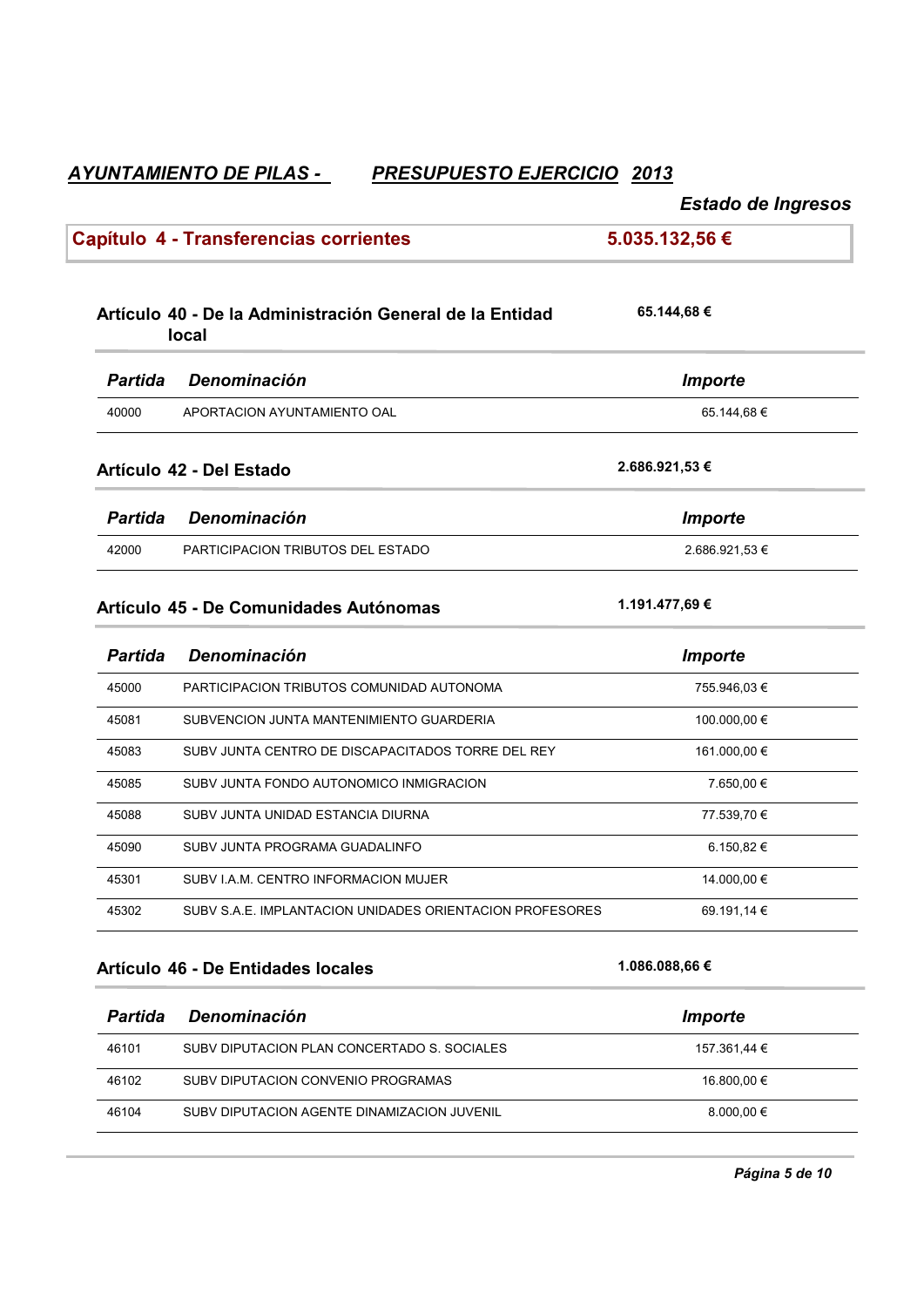## *`xtms`lhdmsn?cd?ohk`r?L oqdrtotdrsn?didqbhbhn QOPR*

# $Estado$  de Ingresos  $46105$  SUBV DIPUTACION MONITORES DEPORTIVOS  $6.000,00 \in$  $46108$  SUBV DIPUTACION PARQUE BOMBEROS  $166.358,57 \in$  $46109$  SUBV DIPUTACION LEY DEPENDENCIA P.I.A.  $716.537,78 \in$ 46110 SUBV DIPUTACION REFUERZO PLANTILLA INMIGRANTES  $5.954,54 \in$  $46111$  SUBVENCION DIPUTACION MONITOR CULTURAL  $6.000,00 \in$  $46113$  SUBV DIPUTACION GUADALINFO  $3.076,33 \in$

| Artículo 48 - De familias e instituciones sin fines de lucro |              | 5.500.00 €     |  |
|--------------------------------------------------------------|--------------|----------------|--|
| Partida                                                      | Denominación | <i>Importe</i> |  |

| 48002 | APORTACION PARTICULARES P.I.A. (COPAGO) | 5.500.00 € |
|-------|-----------------------------------------|------------|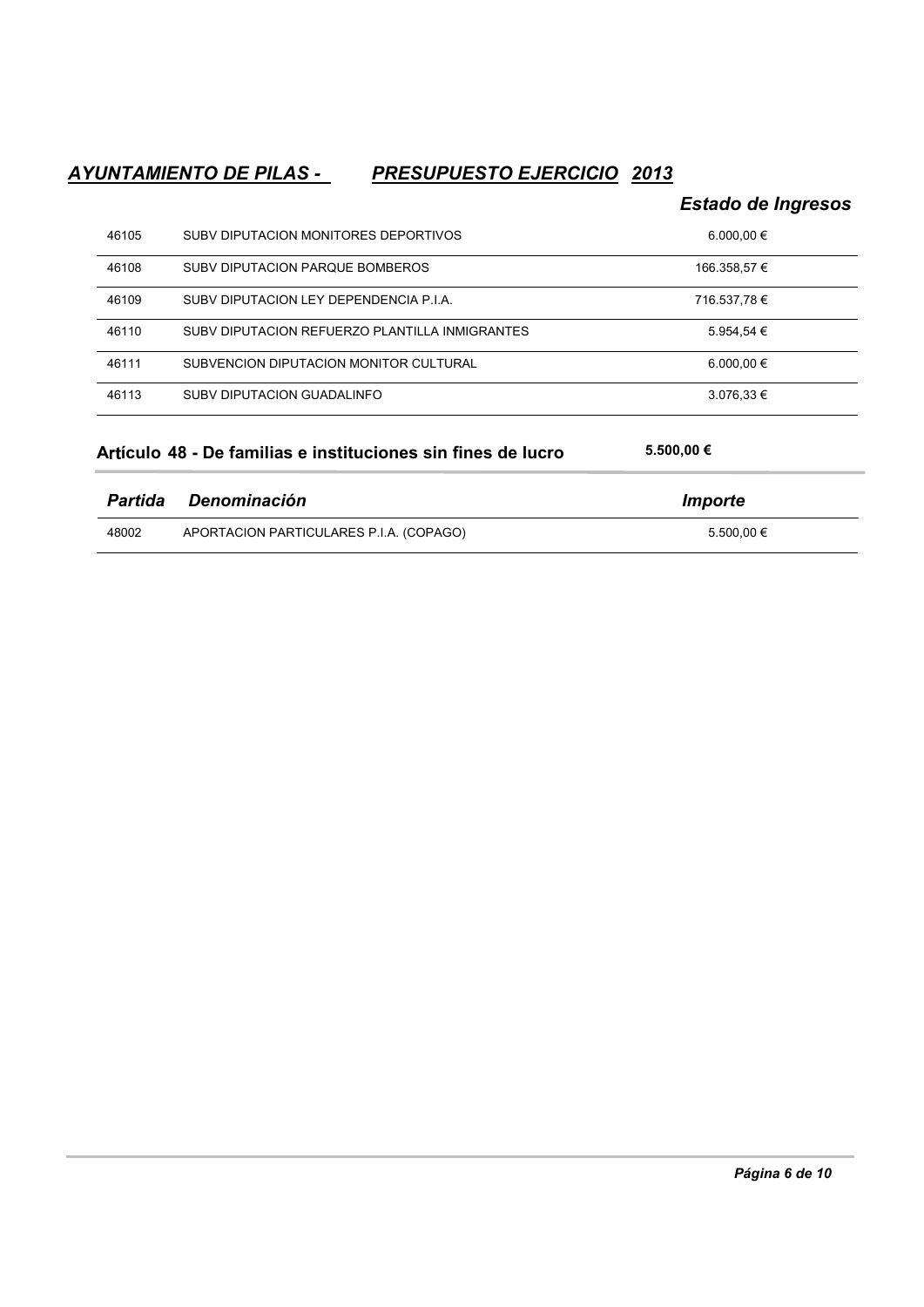|                |                                                                        | <b>Estado de Ingresos</b> |
|----------------|------------------------------------------------------------------------|---------------------------|
|                | Capítulo 5 - Ingresos patrimoniales                                    | 78.951,47 €               |
|                | Artículo 51 - Intereses de anticipos y préstamos<br>concedidos         | 171,47 €                  |
| <b>Partida</b> | Denominación                                                           | <b>Importe</b>            |
| 51801          | INTERESES APLAZAMIENTOS DE PAGO                                        | 171,47€                   |
|                | Artículo 52 - Intereses de depósitos                                   | 100,00€                   |
| <b>Partida</b> | Denominación                                                           | <b>Importe</b>            |
| 52100          | <b>INTERESES CUENTAS CORRIENTES</b>                                    | 100,00 €                  |
|                | Artículo 54 - Rentas de bienes inmuebles                               | 180,00€                   |
| <b>Partida</b> | Denominación                                                           | <b>Importe</b>            |
| 54100          | PRODUCTO ARRENDAMIENTO FINCAS URBANAS                                  | 180,00 €                  |
|                | Artículo 55 - Producto de concesiones y<br>aprovechamientos especiales | 78.500,00 €               |
| <b>Partida</b> | Denominación                                                           | <b>Importe</b>            |
| 55400          | EXPLOTACION FINCA RUSTICA CUARTO ALTO                                  | 78.500,00 €               |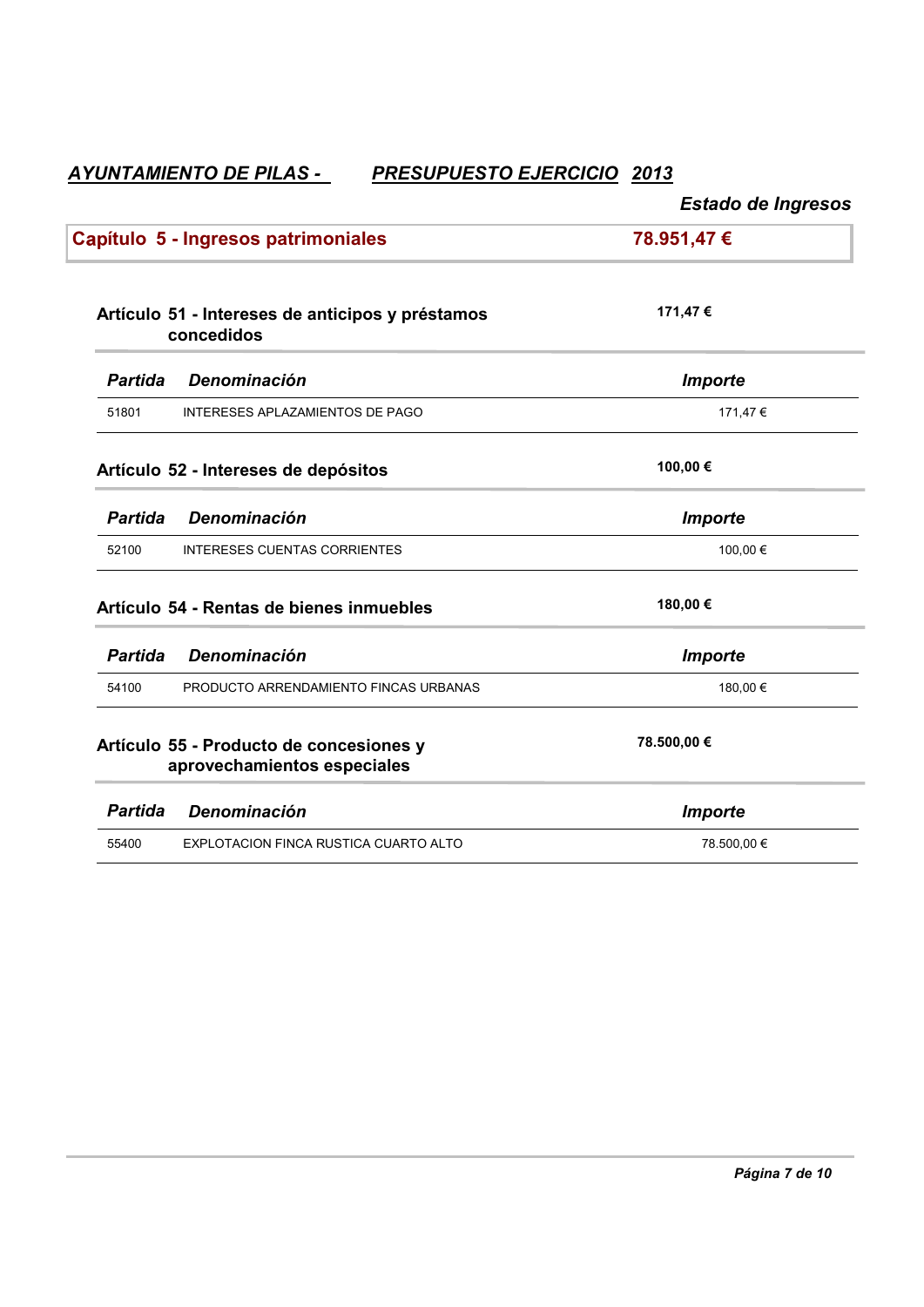ľ

# Estado de Ingresos

|                | Capítulo 7 - Transferencias de capital | 31.520,70 € |
|----------------|----------------------------------------|-------------|
|                | Artículo 76 - De Entidades locales     | 31.520,70 € |
| <b>Partida</b> | Denominación                           | Importe     |
| 76100          | SUBV DIPUTACION PLAN INVERSIONES       | 31.520,70 € |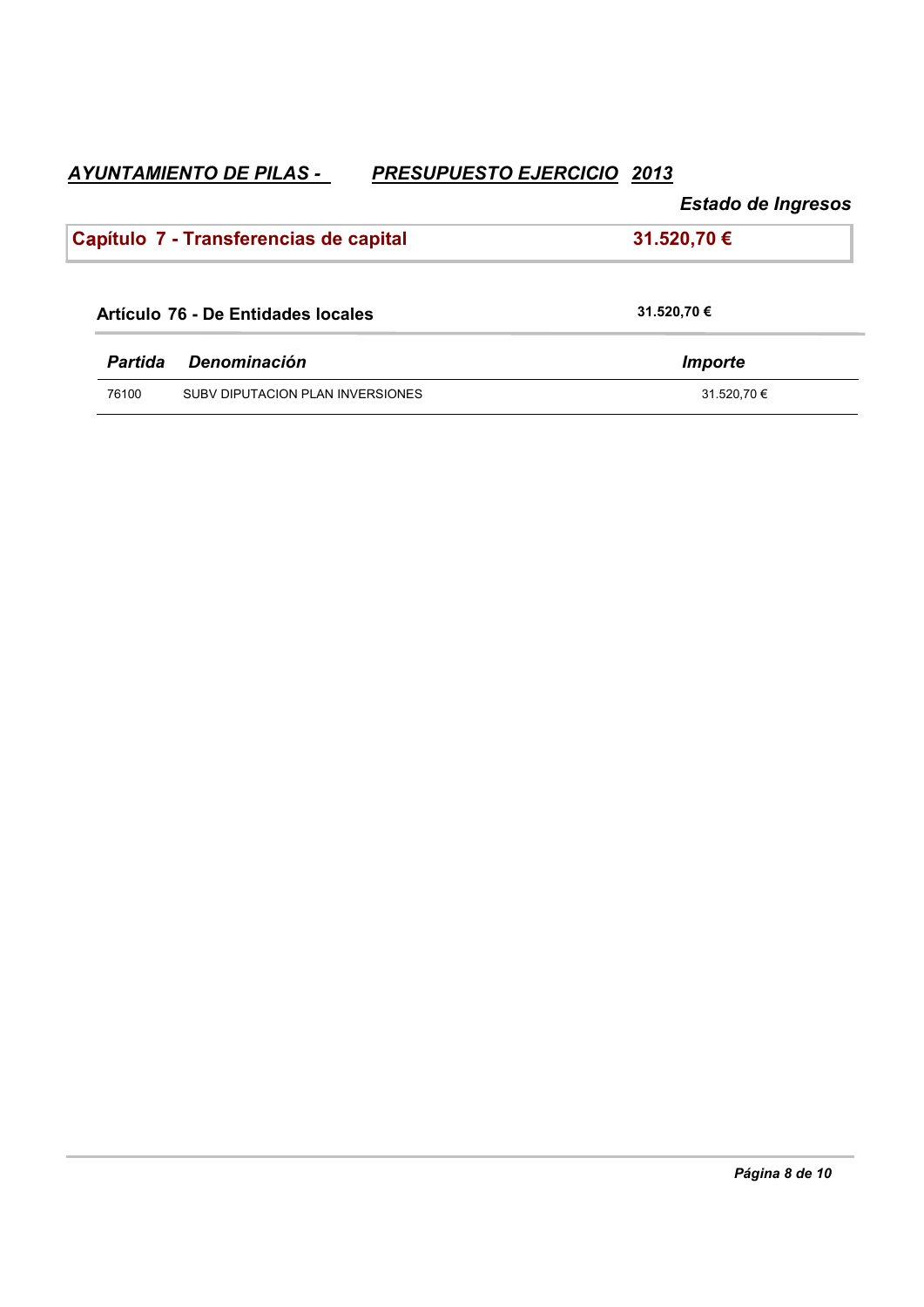Estado de Ingresos

| Capítulo 8 - Activos financieros<br>30.000,00 €                             |                                         |             |
|-----------------------------------------------------------------------------|-----------------------------------------|-------------|
| Artículo 83 - Reintegro de préstamos concedidos fuera<br>del sector público |                                         | 30.000,00 € |
| <b>Partida</b>                                                              | Denominación                            | Importe     |
| 83000                                                                       | REINTEGRO PRESTAMOS PERSONAL AYTO PILAS | 30,000,00 € |